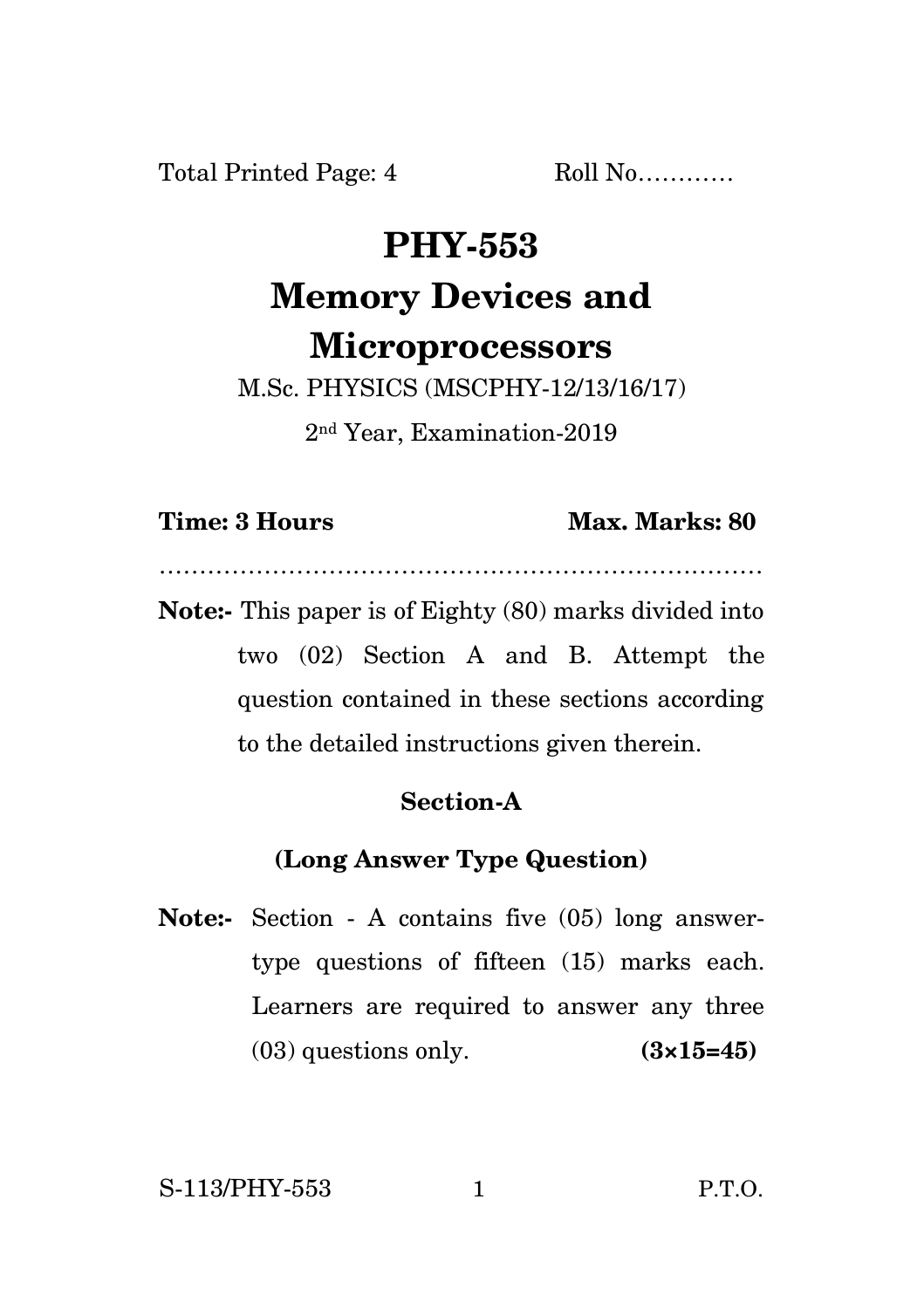- 1. How a MOSFET can be used as a switch? Explain in detail.
- 2. (a) Discuss the semiconductor memory architecture.

(b) Describe how memory is organized for 8086 up?

- 3. Discuss the architecture of 8086 up and describe logical signals in minimum mode.
- 4. (a) Write an assembly language program of 8085 to till the RAM area from 2500H to 25FFH with a byte 33H.

(b) Discuss the memory mapped input output operations for the transfer of data from microprocessor to I/O device and vice-versa.

5. (a) Using the functional block diagram of 8255 A PPI. Explain its details.

> (b) Discuss how 8253 can be used as a rate generator.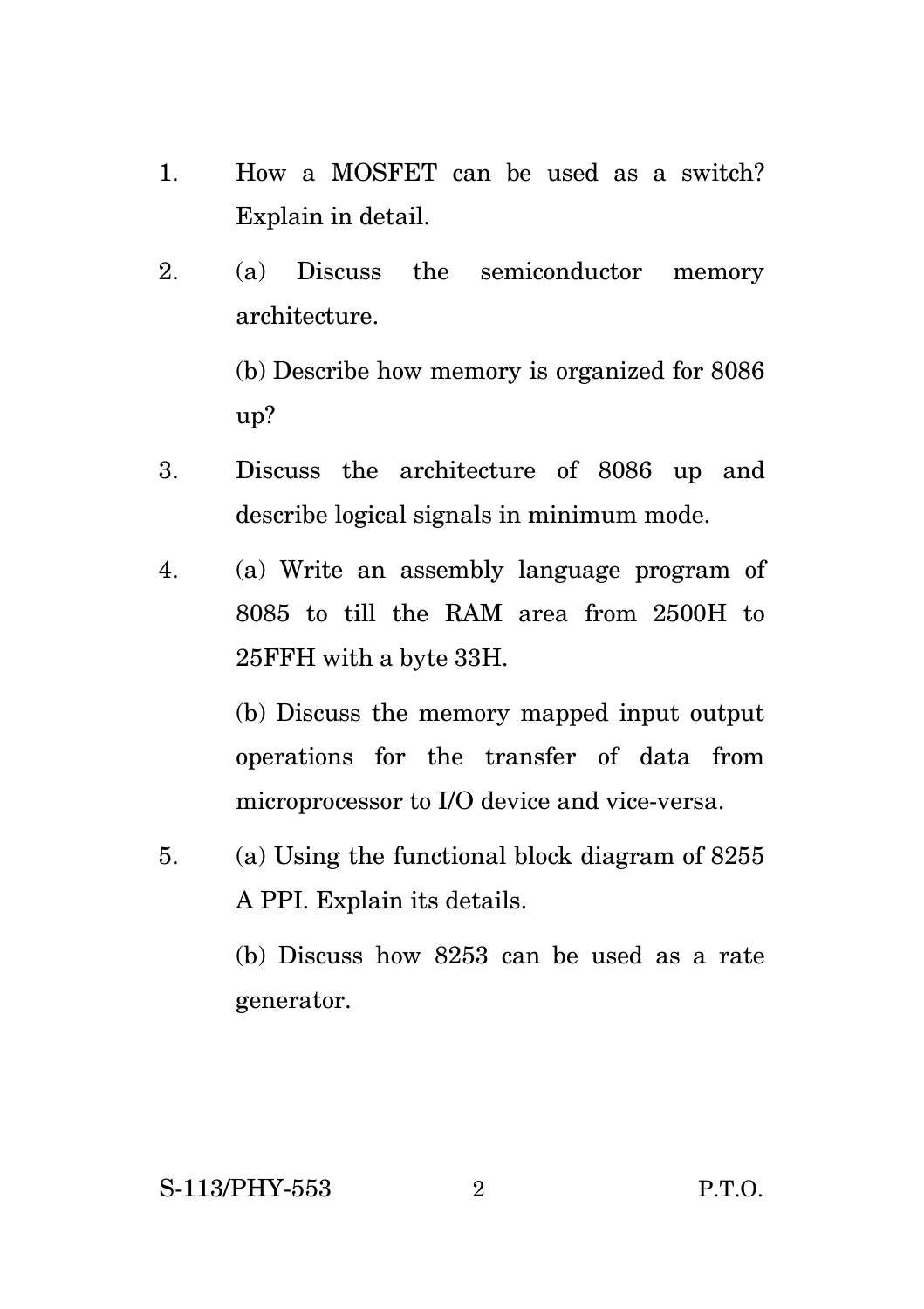#### **Section-B**

#### **(Short Answer Type Question)**

- **Note:-** Section-B contains eight (08) short answer type questions of seven (07) marks each. Learners are required to answer any five (05) questions only. **(5×7=35)**
- 1. Explain the working of CMOS logic gates.
- 2. A semiconductor memory chip is specified as 2k by 8.
	- (a) How many words can be stored on this chip?
	- (b) What is word size?
	- (c) How many total bits can this chip store?
- 3. Draw the read and write timing diagrams for 8086 up in minimum mode.
- 4. Draw and explain the interrupt control circuit for 8085 microprocessor.

#### S-113/PHY-553 3 P.T.O.